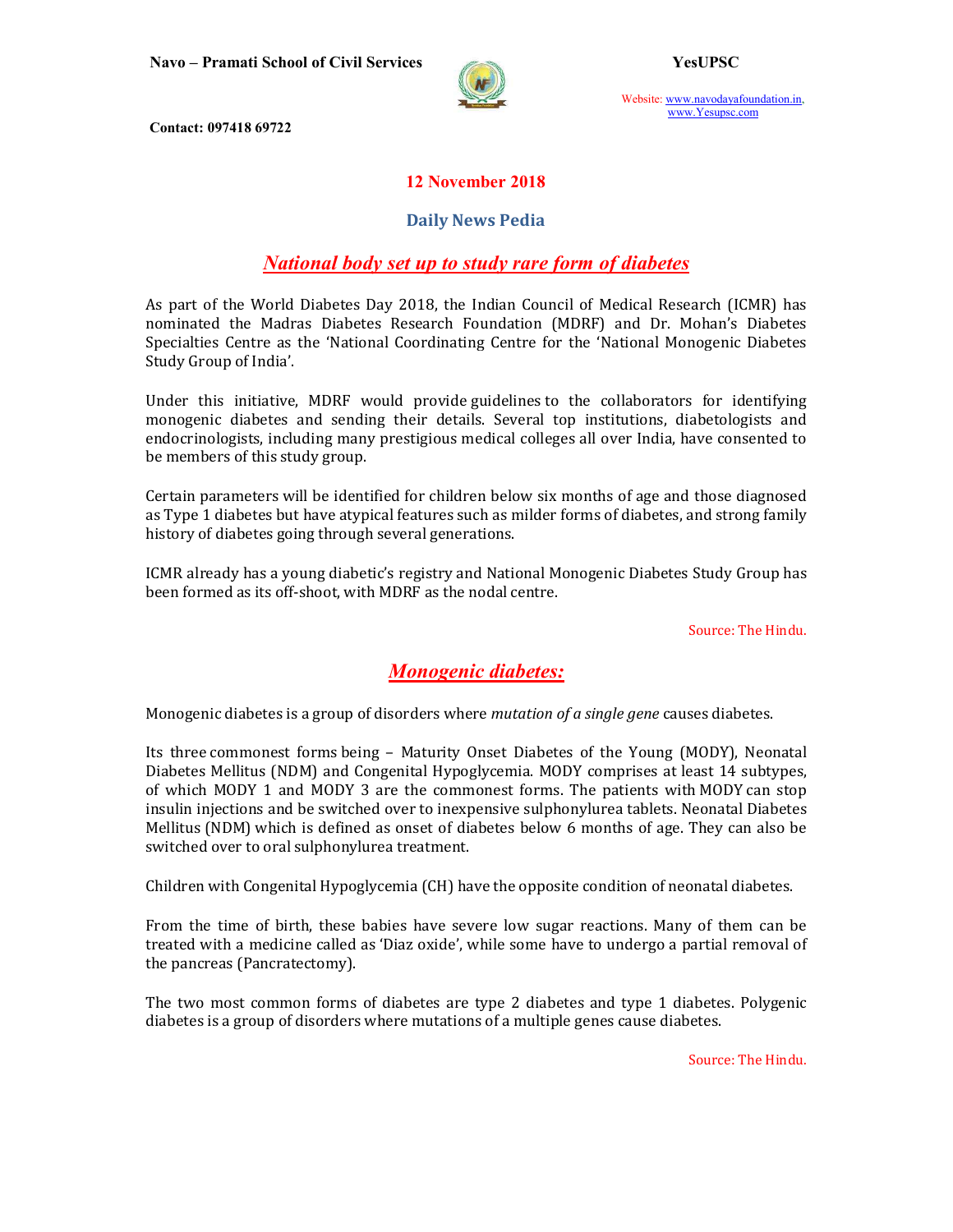# ISRO invites foreign 'riders' to Venus

The Indian Space Research Organization (ISRO) has taken its first step towards its mid-2023 planned mission to Venus by issuing an announcement of opportunity (AO) to the international space community to propose their scientific payloads to be carried on the mission.

This AO for space-based experiments to study Venus is open to international scientists from various space agencies, research laboratories, academic institutions and universities. This AO has a specific objective to identify important science experiments that complements overall science from the suite of pre-selected proposals from India on ISRO's Venus mission.

The payload capacity of the proposed satellite to be launched by ISRO is likely to be about 100 kg with 500W of power. It plans to study the planet from an elliptical orbit that is closest to Venus at 500 km and 60,000 km at the farthest end which is likely to be reduced gradually, over several months to a lessen the satellite's farthest point from Venus while in an elliptical orbit, depending on the final spacecraft configuration.

Proposers are expected to be currently involved in planetary exploration studies, the development of science instruments for space, and willing to develop space-worthy experiments, besides having access to associated facilities for test and instrument calibration.

Source: The Hindu.

## Intergovernmental Science-Policy Platform on Biodiversity and Ecosystem Services (IPBES)

IPBES is an independent intergovernmental body, established by member States in 2012

It provides policymakers with objective scientific assessments about the state of knowledge regarding the planet's biodiversity, ecosystems and the benefits they provide to people, as well as the tools and methods to protect and sustainably use these vital natural assets. IPBES does for biodiversity what the IPCC does for climate change

IPBES currently has 128 member States. A large number of NGOs, organizations, conventions and civil society groupings also participate in the formal IPBES process as observers

The work of IPBES can be broadly grouped into four complementary areas:

– Assessments: On specific themes (e.g. "Pollinators, Pollination and Food Production"); methodological issues (e.g. "Scenarios and Modeling); and at both the regional and global levels (e.g. "Global Assessment of Biodiversity and Ecosystem Services")

– Policy Support: Identifying policy-relevant tools and methodologies, facilitating their use, and catalyzing their further development

– Building Capacity & Knowledge: Identifying and meeting the priority capacity, knowledge and data needs of our member States, experts and stakeholders

– Communications & Outreach: Ensuring the widest reach and impact

The second edition of International Symposium to Promote Innovation & Research in Energy Efficiency (INSPIRE) is being organized by Energy Efficiency Services Limited (EESL) and World Bank.

Source: The Hindu.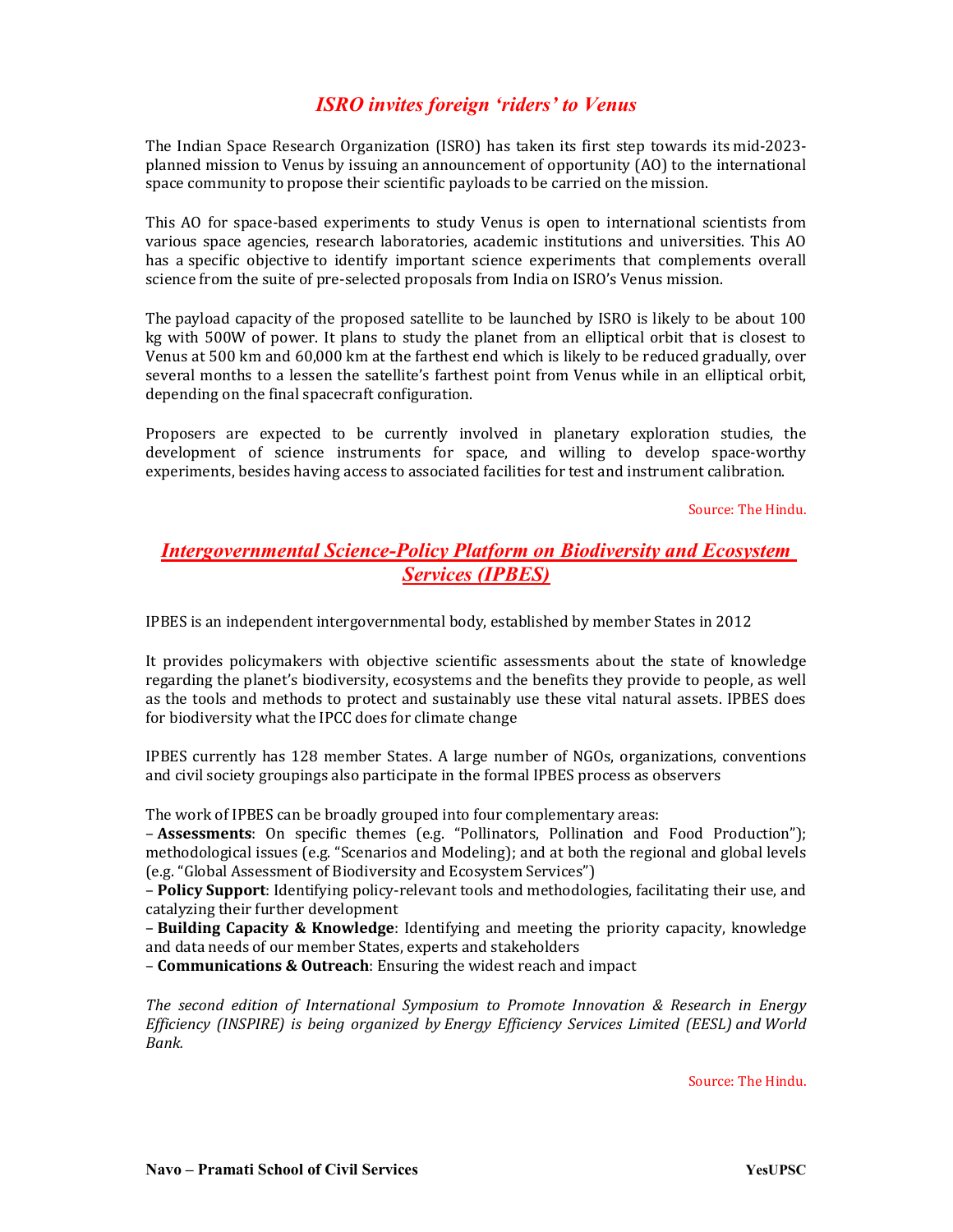# INSPIRE 2018

INSPIRE 2018 has been organized in collaboration with the Bureau of Energy Efficiency (BEE), The Energy & Resources Institute (TERI), ADB, UNEP, and the Administrative Staff College of India (ASCI).

The three-day symposium will focus on enhancing grid management, e-Mobility, financial instruments and technologies for energy efficiency in India. The event is bringing together policy-makers, innovators and various stakeholders to deliberate on key energy policies, market transformation strategies, and sustainable business models. This will help leverage the full potential of energy efficiency and bring its multiple co-benefits to the fore.

Innovate To Inspire Challenge: The #InnovateToINSPIRE challenge was organized by EESL and World Resources Institute (WRI).

The challenge invited participants to submit sustainable and scalable solutions to seven specific challenges spanning grid management, e-Mobility, energy efficient technologies and financial instruments. The winning entries received an award of Rs. 5 lakhs each along with mentoring and guidance from EESL to help them bring their solutions to market.

Source: The Hindu.

## Energy Efficiency Services Limited (EESL)

EESL under the administration of Ministry of Power is working towards mainstreaming energy efficiency and is implementing the world's largest energy efficiency portfolio in the country.

EESL aims to create market access for efficient and future-ready transformative solutions that create a win-win situation for every stakeholder. EESL has pioneered innovative business approaches to successfully roll-out large-scale programs that allow for incentive alignment across the value chain and rapidly drive transformative impact.

EESL aims to leverage this implementation experience and explore new overseas market opportunities for diversification of its portfolio. As on date, EESL has begun its operations in UK, South Asia and South-East Asia.

Source: The Hindu.

## **SIMBEX 2018**

The 25th edition of the India-Singapore bilateral naval exercise, SIMBEX, has begun at the triservices command in Port Blair. Started as basic Anti-Submarine Warfare (ASW) exercises in 1994, today these exercises have graduated to complex maritime combat drills, including missile and torpedo firings, and shore-based intensive professional exchanges.

Seven ships from the Indian Navy and five ships from the Singapore Navy along with an Archer class submarine and a Deep Submergence Rescue Vehicle will take part in the exercise.

The number of missiles and torpedo firings being undertaken are in fact unprecedented and perhaps the largest the Indian Navy has undertaken with any foreign Navy till date.

Source: The Hindu.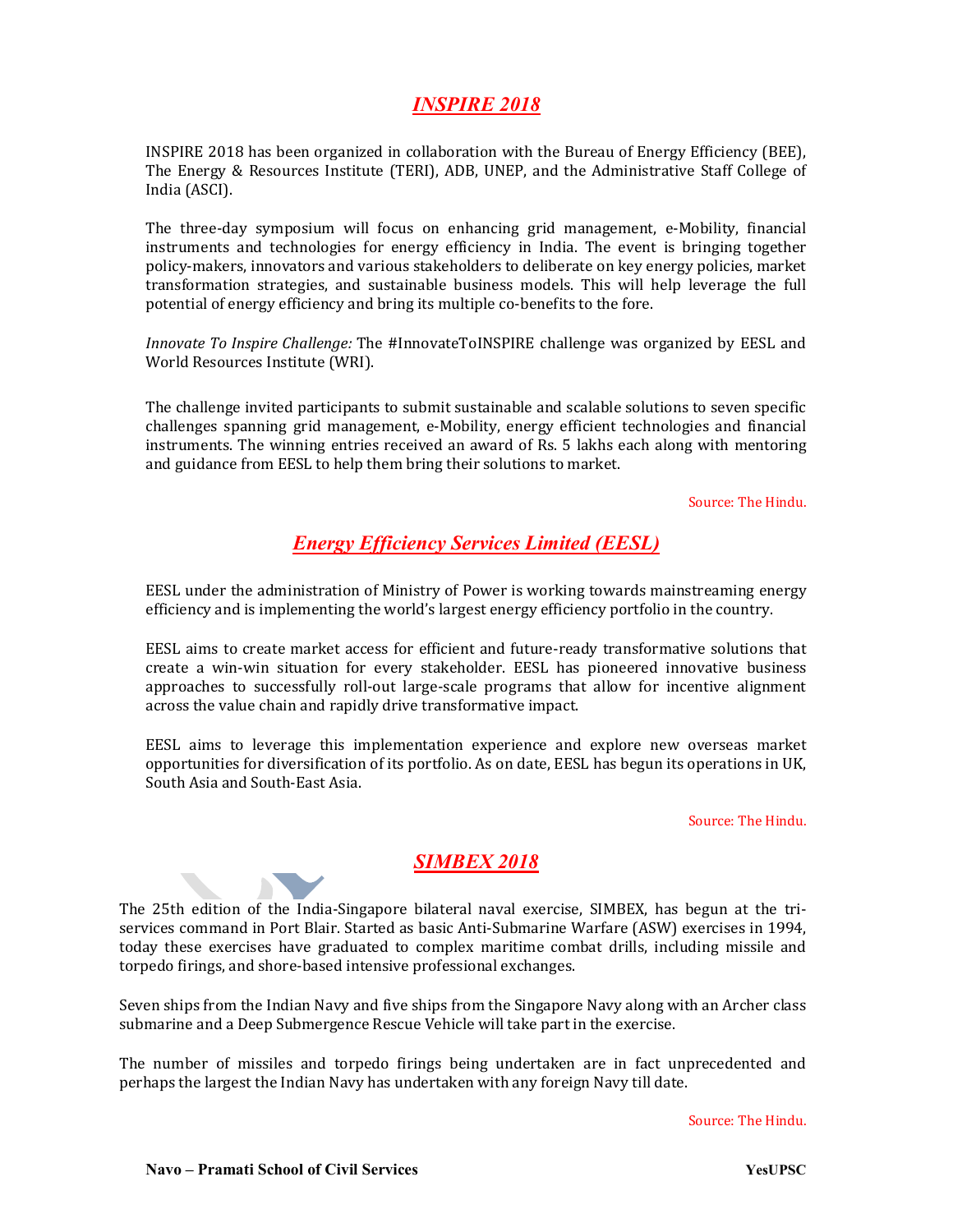# Editorial

#### To Read

#### Demonetisation, a cautionary tale

The heavily flawed policy decision continues to adversely affect us.

It is remarkable how Prime Minister Narendra Modi doesn't talk about demonetisation anymore. For a leader who is not shy about promoting even the most modest of his achievements, it speaks volumes about the degree to which demonetisation failed. Especially on the second anniversary of what his supporters once called a game-changing policy initiative. For a man who asked the nation to "hang him" if demonetisation did not succeed in 50 days, such silence even after 730 days speaks volumes to the nation.

We now know that PM Modi failed on every single yardstick that he and his team set. Black money has not been eradicated. With 99.9 per cent of all cash coming back into the banking system, Modi's promise to the nation (and before the Supreme Court) that over Rs 3 lakh crore would be recovered by the government has proved to be false.

On curbing terrorism, we are witnessing a period of unprecedented unrest both in areas affected by Naxal violence (with 114 officials martyred) and at our borders (with 127 security officials being martyred and 99 civilians having lost their lives) in the days after demonetisation. On eliminating fake notes, it turns out that the problem was greatly exaggerated. The fake currency found is a mere 0.0034 per cent of all the notes in circulation. In sum, we spent over Rs 30,000 crore of tax payer money to recover a little over Rs 7,000 crore. There is no democracy in the world that would tolerate such a monumental failure, born out of arrogance and recklessness.

We are still assessing the damage caused to the economy. The Centre for Monitoring of Indian Economy recently published its survey, which presented three grim findings: One, "at least" 3.5 million jobs were lost. Two, the labour force itself shrank by 15 million. Three, women, an already vulnerable part of the workforce, were worse hit than men.

The government's silence is punctuated only by the sound of the finance minister's Diwali blog, which desperately seeks to reset a narrative that has gone out of their control. Arun Jaitley now says the objective was formalisation or reducing the dependency of citizens on cash. Unfortunately for Jaitley, this claim has been proven incorrect by the RBI in its annual report, published in August (where much of the data mentioned in the first paragraph also comes from). The report states that "India's currency to GDP ratio moved up to 10.9 per cent in 2017-18, returning to being amongst the highest levels of currency usage in peer emerging market economies (EMEs) and advanced economies (AEs) as well. In consonance, the use of digital payments, which had surged to a peak in December 2016 in the aftermath of demonetisation, fell back to the elevated post-demonetisation trend before rising in recent months."

The individuals, who lost their lives in the aftermath of Modi's grand announcement and due to lack of institutional preparedness, are not even acknowledged by the man who promised "sabka saath, sabka vikas".

However, in addition to the above, there are other, more sinister inferences, that have emerged in the two years since its passage.

First, it was, as Rahul Gandhi aptly put it, a "fair-and-lovely" scheme, to whitewash the unaccounted wealth held by key cronies in politics and industry. We are yet to find the example of a single wealthy industrialist who was prosecuted or even inconvenienced as a result of this